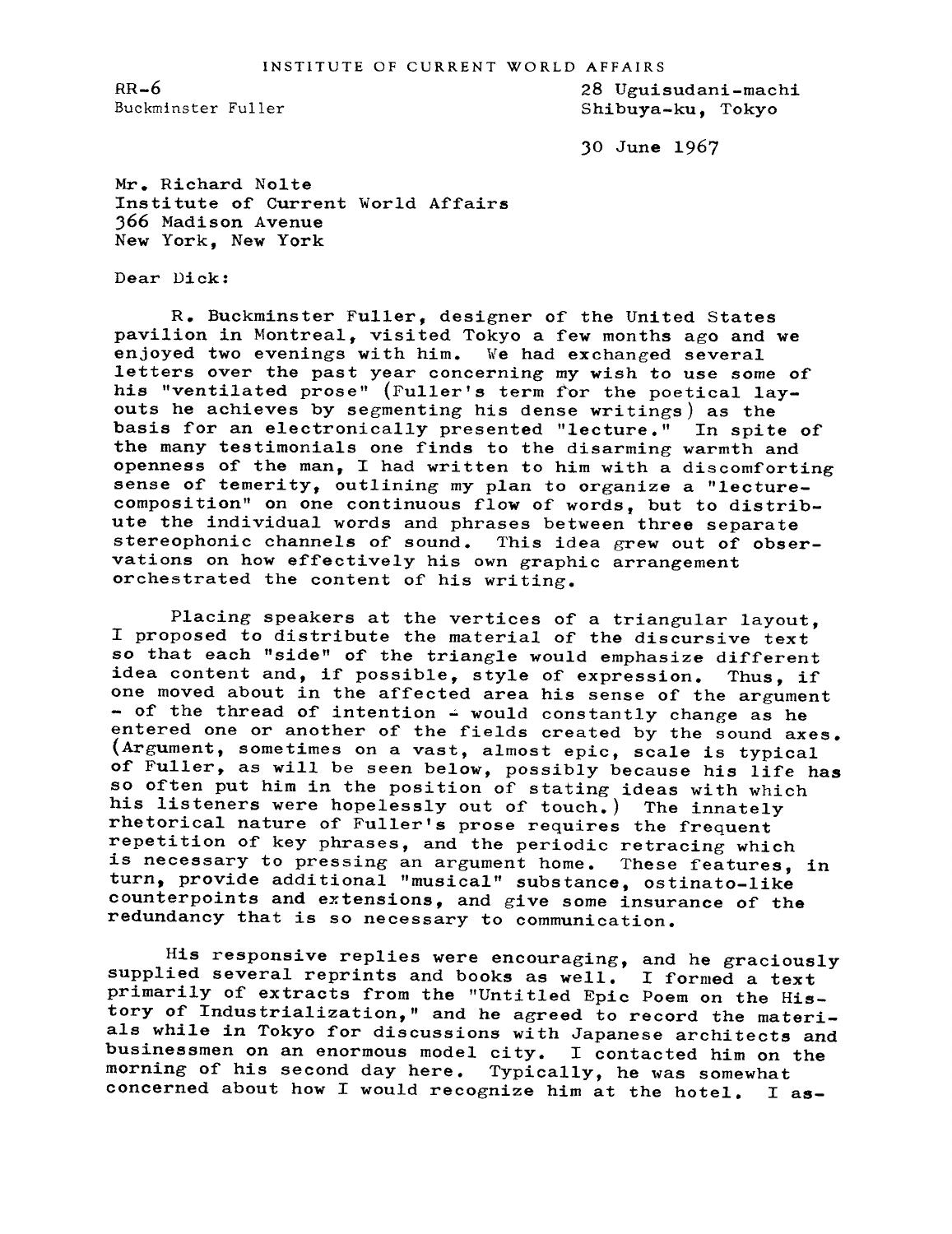sured him that there would be no problem, privately wondering how many men of his renown could imagine themselves anonymous.

On the way to our house, I began speaking rather loudly to him, remembering his damaged hearing. Startled, he backed away and explained that he had recently found an exceptionally good hearing aid. From this exchange grew some remarks on noise, selectivity, and the unfortunate way in which hearing aids amplify indiscriminately, leaving the afflicted person in distress, at the mercy of his momentary surroundings. When there is only one primary source, and background noise is low, an aid aids. In more normal situations one battles to extract the proper sounds from the general blare. Normally, of course, our direction-finding ability is assured by two receptors (ears) placed about six inches apart. Fuller advised me, as a composer, to rent a hearing aid for a few days so as to have this aural experience.

we were passing a construction area, almost inevitable in 'l'okyo, and Dr. Fuller reflected on Japan's dynamicism and capacity for rapid adaptation. He began to speak about the sea. My initial confusion was gradually replaced by delight at this first<br>personal contact with his spiraling explanations. This time he personal contact with his spiraling explanations. was making an observation  $-$  or rather a series of them  $-$  about the influence that Japan's island geography had had on its people and their development. The sea, he said, forces a total respon-<br>sibility upon the ship. its fittings. and the sailors. Japan sibility upon the ship, its fittings, and the sailors. is a ship of sorts, he observed, and this fact has forced its people into special assimilative facility and reliance patterns.

This reference to the sea and life on it was one of a number of allusions and illustrations which confirmed the teleological import of his boyhood summers on Bear Island off the coast of Maine, a point which he has frequently mentioned himself. On another evening he used the nautical knot as an image in describing his view of personality (or "pattern integrity"). "Take three different ropes of equal diameter," he began, "one of manila, one of nylon, and one of cotton, and make a simple running splice of the three. Next, make a simple back-loop knot in the end of the cotton rope and slide it along over the splice into the manila rope, and along the manila rope until it slides past the second splice onto the nylon and makes clear that the knot is neither cotton, manila, nor nylon, but a pattern integrity made visible to us by its temporary local displacement of the electromagnetic frequencies visible to us as colors and shapes."

Incidentally, one can gain more insight into the way Fuller has drawn on the elements of his early environment by looking at Calvin Tomkins' fine profile in The New Yorker, 8 January, 1966, and also in Dr. Fuller's own "Ideas and Integrities," published by Prentice-Hall. The aggregate is a fascinating testimony to the potential importance of stable and imagable surroundings during childhood - an environment in which one can see direct solutions to physical problems: the rudder, the net. the knot.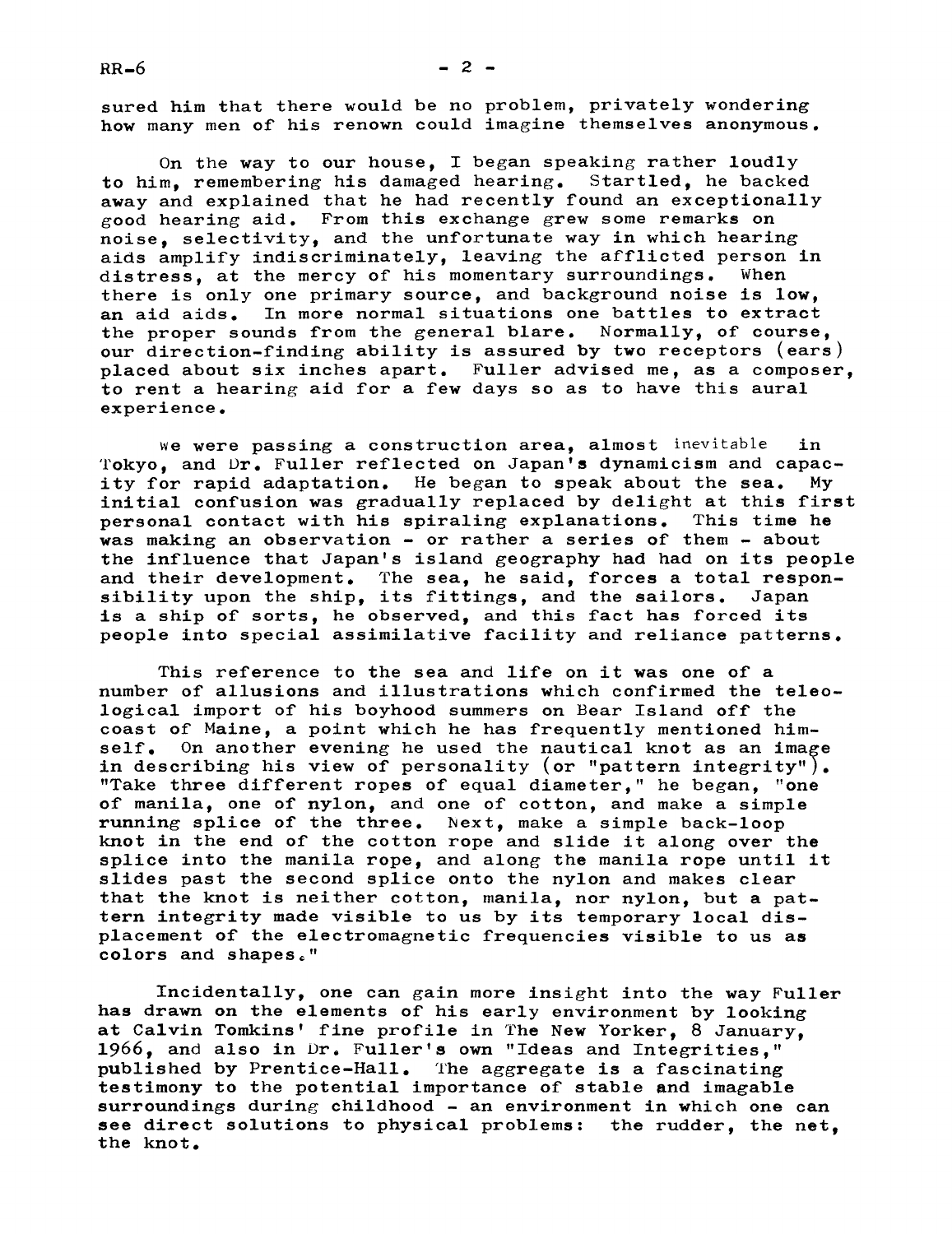His continuous remining of these early and apparently leisurely periods of island observation is also reflected in the circularity of his speaking and writing as noted above. Fuller says that while going over the same formulated territory - ideas that he has, as it were, "checked out" - something new frequently is revealed, and there was ample evidence of this even in the short time that we spent with him. The circling even in the short time that we spent with him. paths of his speech moved in and out of familiar territory, familiar, that is, to anyone who has read much of his writing, and yet they constantly surprise by new orderings and branchings which ultimately, and sometimes exhausting (ive)ly, lead precisely to the point originally under discussion.

Arriving at our place, Fuller submitted graciously to my musical explanations, drank copious amounts of tea, while refusing all "extras," explaining that he had recently lost sixty pounds in his continuing battle with commercial carriers' overfeed policy. After recording the materials I had prepared, he opened another manuscript, written for the Saturday Review's series entitled "What I Have Learned." Characteristically, Fuller's contribution is entitled "How Little I Know."

> I have learned That man knows little And thinks he knows a lot. when any man can tell us Just how and why he is handling and disposing The energies of his breakfast; How he breaks down his chemical energy and To which glands is he routing The diversified energies of his ham and eggs;<br>\* \* \* We may say that this man Knows a little,

This material I was unfamiliar with, and it was, therefore, all the more surprising in variety of thought, approach, and language it employed, To move in a few sentences from the amusing directness of this metaphor on prenatal times:

> I can't consciously recall those busy elementary assembly days, but postgraduate activity in experimental biology by me and you (one and two) which surprisingly produced wee thee (we three) and more (four), suggests to us that our subconscious reflexing can never forget the satisfactory routines of our 273 undergraduate days.

to the following information packed syllabry:

...the non-simultaneous aggregate of complex frequency integrated, multi-degrees of freedom permitted, individualized sequences, of experience evolutions, which we wave-modulatingly identify, in the subconsciously formulated, tongue and lips shaped, omni-directionally propagated, air wave patterning  $-$  sound WORLD.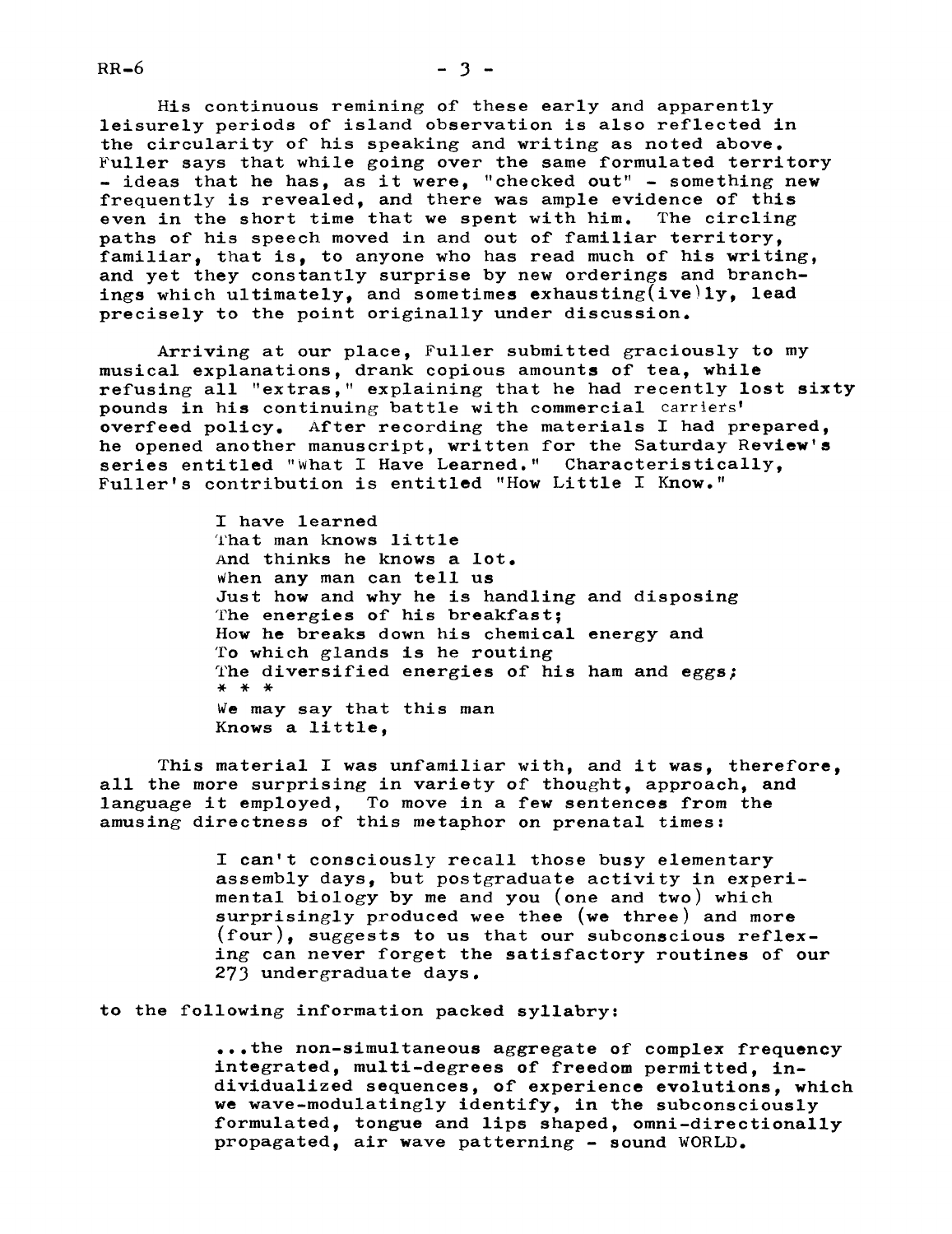is unsettling, at least. Not only the linguistic demands of finding oneself under bombardment by a sequence of multi-syllabic words, often performing unfamiliar grammatical functions, but the aural barrage as well is astonishing (almost like a Danny Kaye patter song). In spite of one's best efforts at attending to the words and their significance, one cannot avoid an awareness of the spectacle: this man's enormous personal wealth. His voice is soft, and he picks his way with apparent pleasure and interest through what would appear to most of us at first hearing an impenetrable thicket of words and ideas.

Afterwards we went to dinner and Fuller agreed to meet with several young Japanese professional people, a gathering we offered to arrange in spite of concern over the demands of his heavy schedule. While we ate, he remarked that one of the artist's important functions now is service as a repository. He recalled that an investigation into "creativity" financed by the National Academy of Sciences last year took special note of the artist's powerful methods of protecting his innate intellectual and conceptual capabilities. Thus, the artist may now serve a function not unlike that of the monk in his monastery during the Middle Ages. Not because there is any darkness now, but because a full scale personal armor is not so easy to come by in our age. Now, as in the past, there are values and ways of behaving which deserve conservation during a period of drastic change which is basically (even if unmaliciously) antithetical to them.

Buckminster Fuller has enormous confidence in the natural potential of men (that part which is usually inundated before it knows how to defend itself), and interest in the importance of reshaping the environment so as to allow us to rely less on "don't" and "no," the two words with which we so often intrude on a child's exploration. This had been displayed earlier in the evening as he recorded a passage from the Saturday Review article

> Despite their billionfold numbers Babies and very young children Soon after their arrival on Earth Have uttered and continue to utter, Spontaneous comments and questions -Concerning life on Earth And in Universe Which are so economical And uniquely fresh In viewpoint and formulation As to be pure poetry Proving, apparently, that Poetry is inexhaustible:

 $-4 -$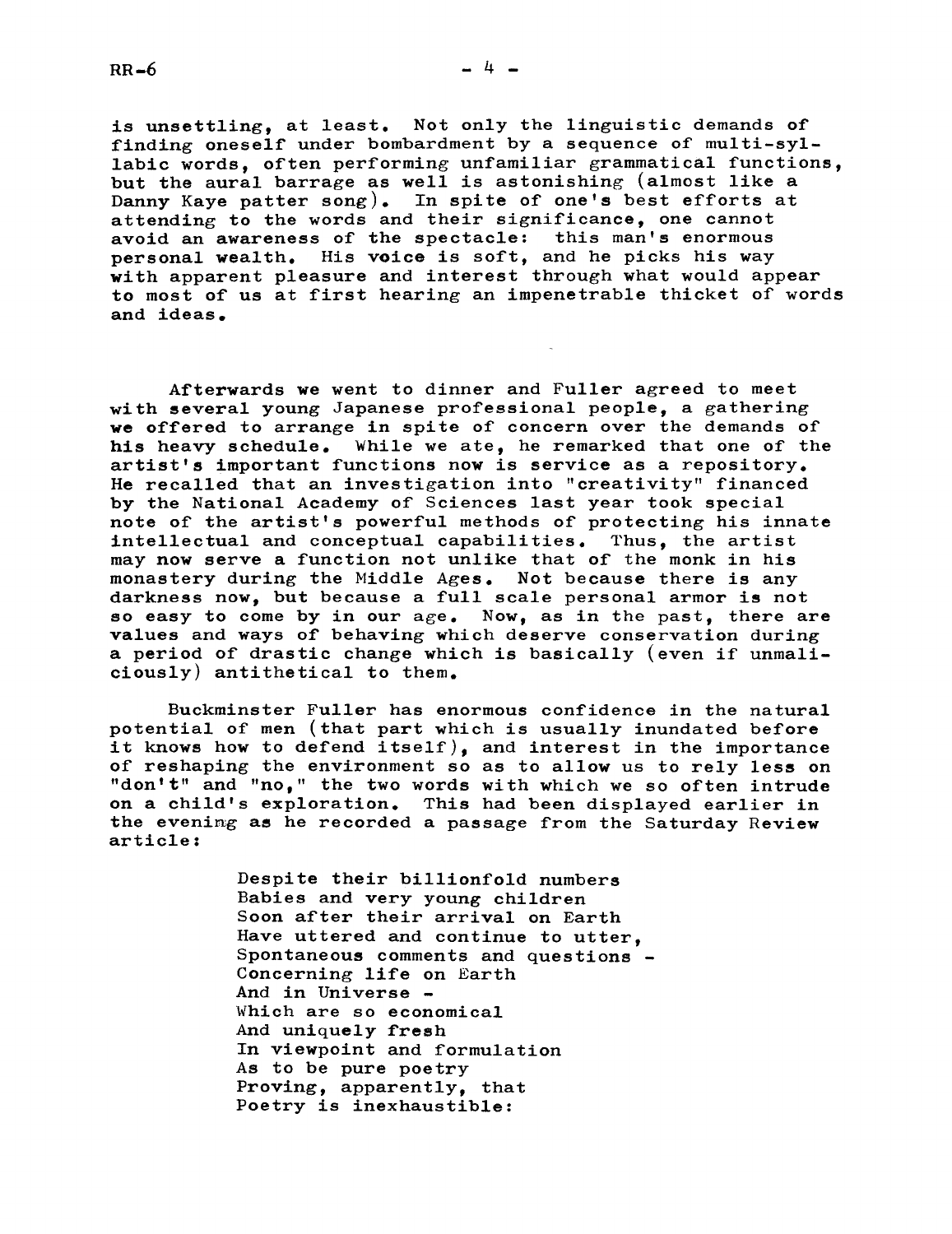To which their sophisticated And surprised off-guard adult audience Cliche unpoetically "Oh how cute."

Our educational methods, he said, rob us of our innate intelligence. To demonstrate, he launched into an informal destruction of the haloed formula that a triangle has only three angles, the sum of which is 180 degrees. If a triangle is scratched in the dirt with a stick instead of drawn on a flat blackboard, we must consider, as a starter, the dual (concave-convex, inside-outslde) nature of the enormous spherical surface on which we are actually drawing.

Two nights later, Dr. Fuller once again shared his time with a gathering, this time including not only Karen and me, but four Japanese in their thirties: metallurgical engineer Tatsuo Hiratani, architect Arata Isozaki, art critic Yoshiaki Tono, and the versatile Kuniharu Akiyama. Tono mentioned having heard Fuller's lecture in New York last Fall (one of a series of talks which featured others like composer John Cage, whom Fuller spoke highly of), and thus began the first spiral of the evening.

The New York lectures had been sponsored by the group of artists organized several years ago by Jasper Johns and Robert Rauschenberg, among others, to assist some of their contemporaries in the less object filled (and therefore less sales oriented and supported) fields. This led to Fuller's commenting on governmental acceptance of the artist's importance. I asked why he thought this had come about

He began to speak about the development of the cipher, 0 ("a necessary symbol for abstracting the situation in which an abacus row has not one or two beads against the bar, but none); how this led to the possibility of the abstract calculation necessary to navigation; how rulers (priests) tried to control this knowledge-power for their own profit (the witch doctor calculated taxes and barter equivalences). This description slowly spread outward into a more historically vast scale as he described how those in power (those who controlled those who had specialized knowledge) became pirates, at first actually. and later figuratively. To remain strong, he stressed, it was in the "pirate's" interests to maintain a broad view and to make certain that those who held special skills developed no more than a narrow band of awareness. Specialized skills were required for the exercise of power and influence, and as long as the specialist remained docilely focused there was no danger that he would begin larger manipulations.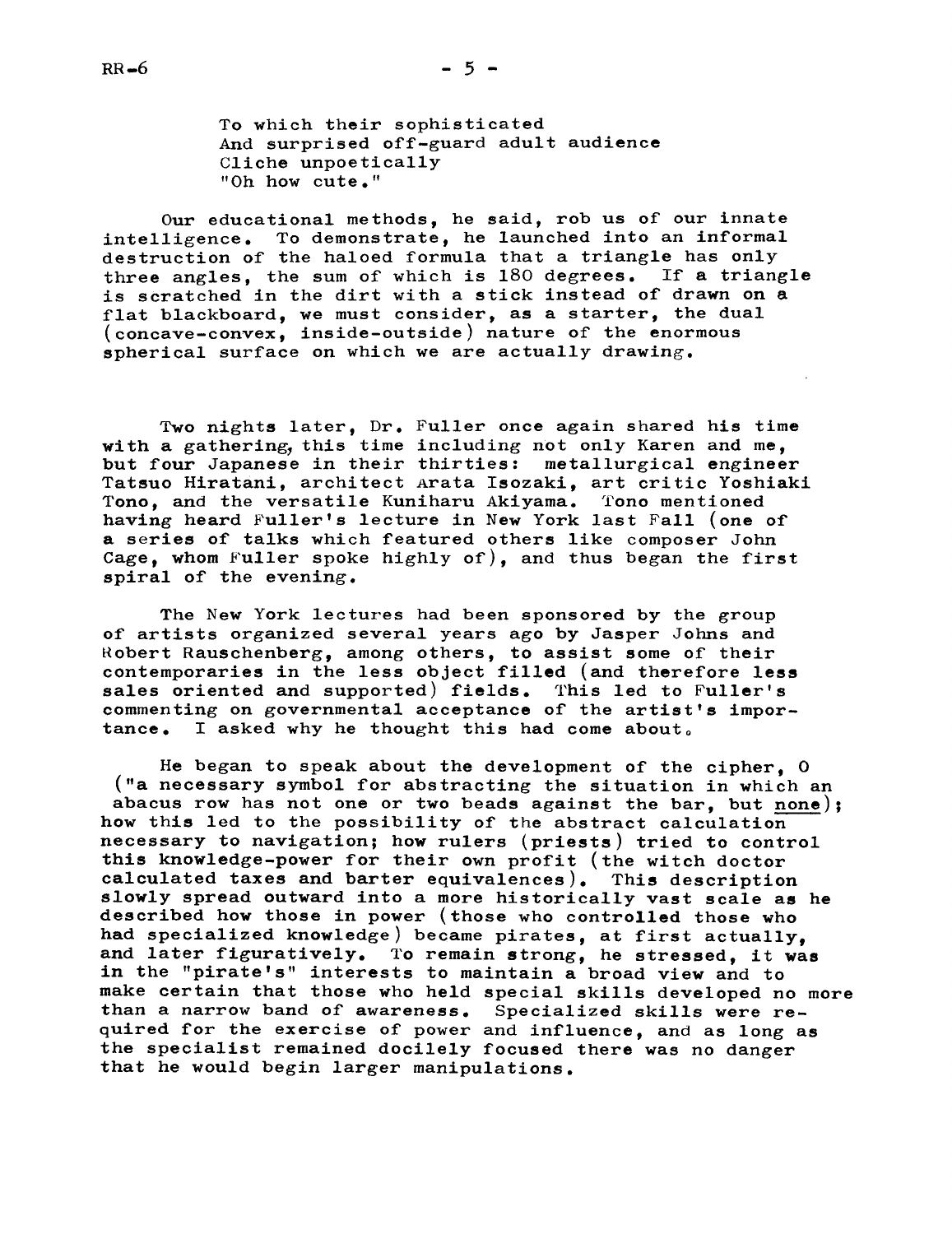Tying all this in with military expediency and the growth of industrialization, Fuller proceeded to uncover the ways in which the gradually enlarged arena of human activity fostered the rise of challengers to the established, how theories not previously put to use (for want of sufficiently wide views of their potential context - "the way that already works is the best way") came into play. This brought him up to the period of the First World War, and from there it was a relatively short

step to the Sputnik scare and the American government's subsequent interest in reexamining its educational procedures.

Fuller noted that the arts often serve as a last refuge within the academy for the "misfits" (the "drop-outs") and that, as a result, teachers of the arts were most widely experienced in dealing with persons who were unwilling or unable to fit within the normal categories of American-style education. When consulted by the National Academy of Sciences, these teachers revealed, with the help of some statistical analysis. that the two most frequent components in the educational experience of outstandingly creative scientists were graduation from a small liberal arts college (MIT and Cal Tech graduates

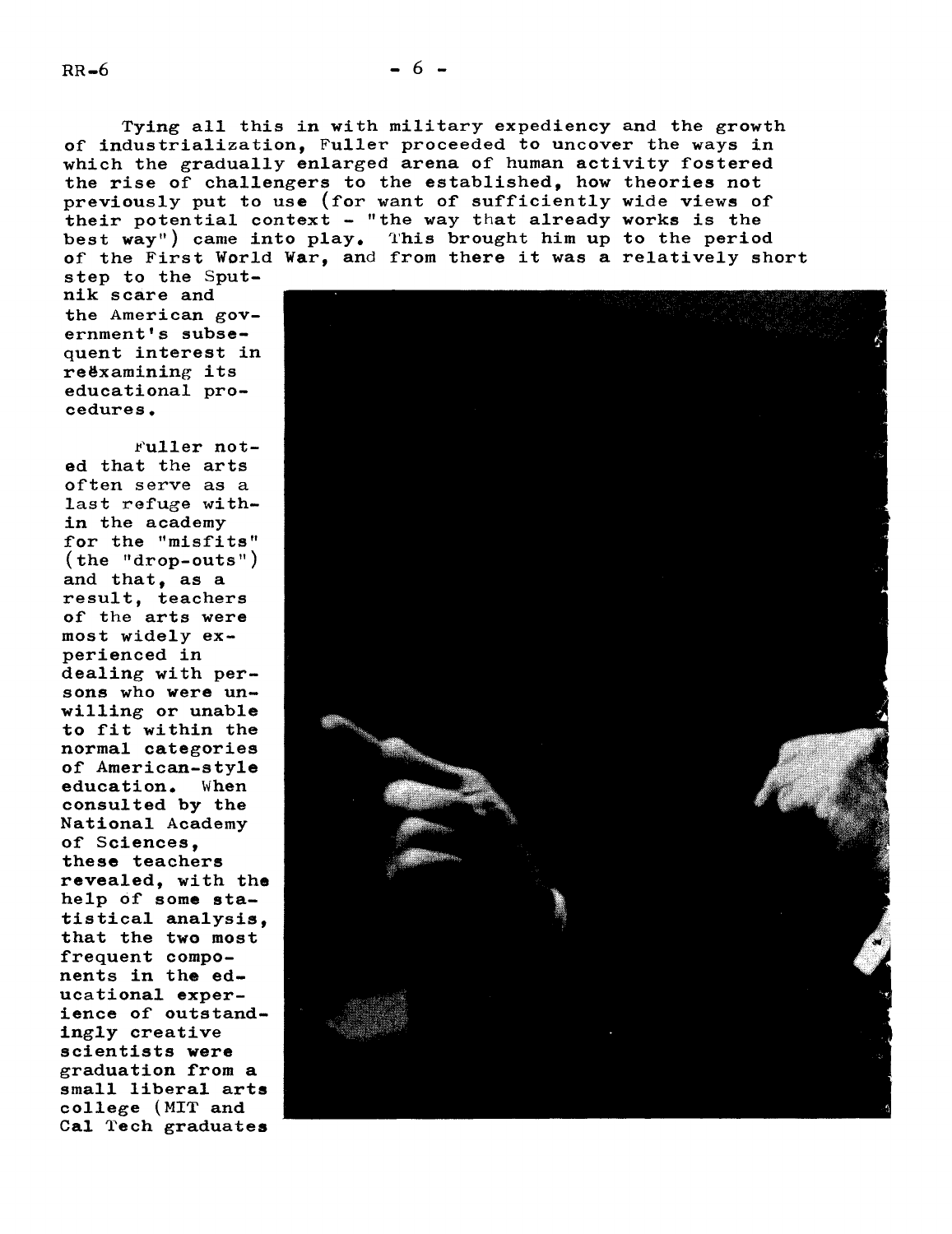were not among the top twenty) and "intimate association with a great, inspiring teacher."

Thus, in spite of politically imposed restraints ("It would be considered political madness to risk charges of corruption through voting government funds to an individual, especially to 'great inspiring teachers' - 'Crack-pot longhairs!' So it goes - to hell with the facts when reëlection to political office is at stake."), the government became interested



in the artist. Not, certainly, for his products, but for his process. It wants to know how he goes about making, inventing, formulating unprecedented but productive juxtapositions.

In support of the artist's value, Fuller also cited Gregory Kepes' book "The New Landscape in Art and Science," which includes photographs of contemporary works of art and others taken through microscopes or telescopes for scientific purposes. When mixed and presented in identical format, grouped according to shapes or textures. these two groups of photos were indistinguishable. Frequently, it turned out that a pattern had been imagined by an artist before science had discovered its naturally occurring counterpart. Kepes' study may well have prompted Marshall McLuhan's oft-quoted view that art anticipates technical and social change.

(Parenthetically, it should be noted here that some other ideas occasionally attributed to McLuhan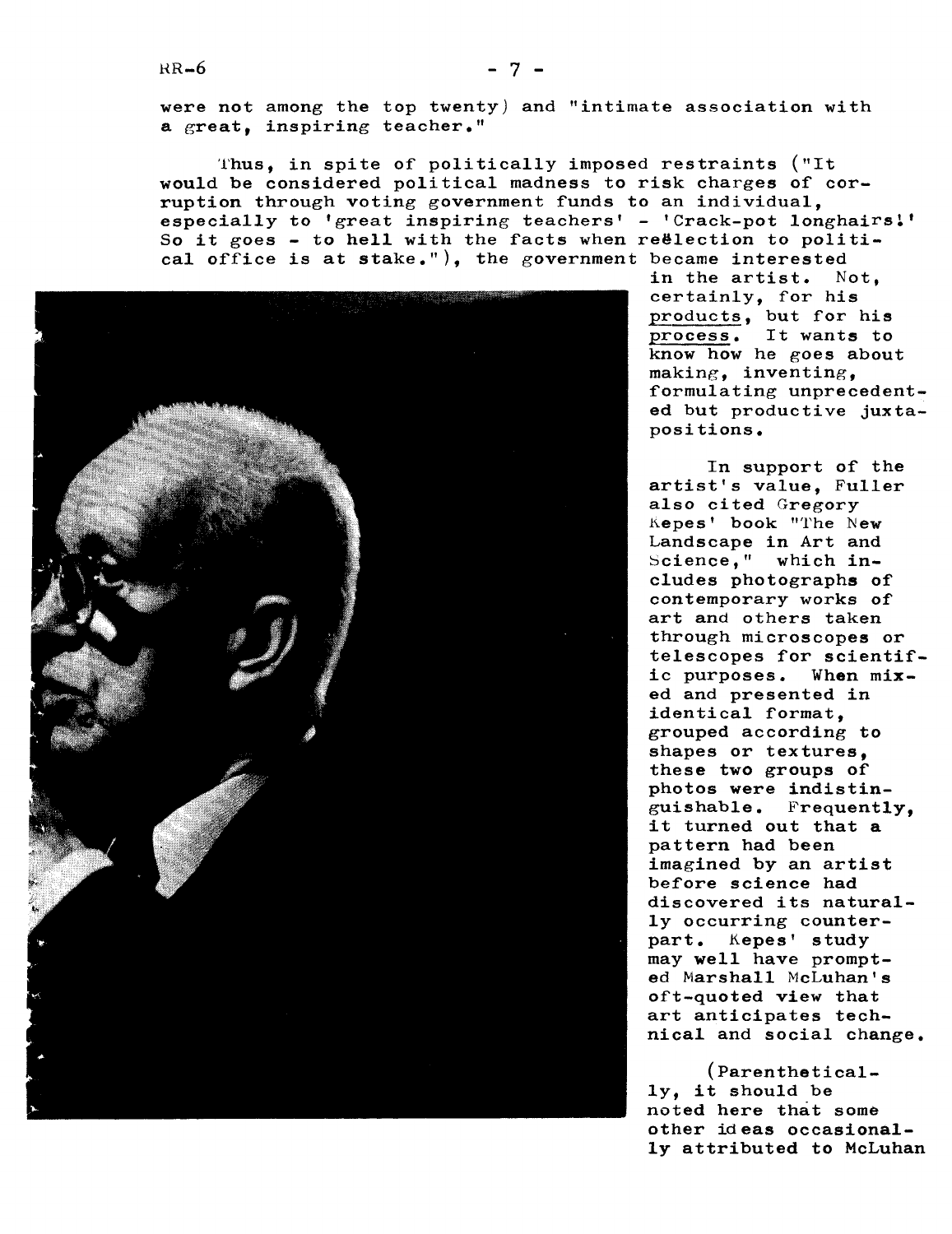were actually enunciated by Fuller many years ago. For example, the basic "mechanical extentions of man" idea was integral to the "Untitled Epic Poem" of  $1940.$ )

The whole discourse above consumed over an hour, and I have tried to convey - with abject apologies to  $Dr$ . Fuller the main thread. Once again, even if some aspects of the argument eluded one (one of the Japanese thought that Fuller referred to "pilots" instead of "pirates," and derived quite an interesting perspective on the entire discussion), the phenomenon was, in itself, arresting. Another of our visitors, normally quite verbal, confided afterwards that he had been so emotionally affected that he was unable to do anything but listen.

Subsequent conversation ranged over plans for artificial weather control over the Festival Plaza at EXP0 70 in Osaka, the future of architecture, and finally speculation over the ultimate refinement that might be achieved in communication between human beings. Fuller studied architectural drawings which Isozaki had brought and made suggestions as to how a non-<br>solid rain screen could be devised for the World's Fair. This solid rain screen could be devised for the World's Fair. was followed by talk about architecture; how form no longer necessarily follows function; and how so many persons working in the field of architecture today are actually sculptors, not yet grappling with the most basic elements of shelter economically suited to the needs and resources of all mankind. It is essential to eliminate all the expendable features of architecture, it was felt, so as to concentrate the benefits of technical capacity and achieve wider effect. Fuller spoke about his pleasure at finding a young architect in Japan independently exploring terrain which he has fought so long to open.

It was a wonderful evening. It seemed that, for quite different reasons, Dr. Fuller might well have enjoyed himself almost as much as the rest of us. He could not have missed the interest or admiration of his listener-questioners, and after he had expressed satisfaction at having talked with young persons, 'fono aptly noted that Fuller, himself, was "younger than any Of US. "

The man's questioning but never abrasive spirit comes out well in this passage from his article "How Little I Know":

> ...we have learned To test experimentally The axioms given to us As "educational" springboards, and We have found That most of the "springboards" Do not spring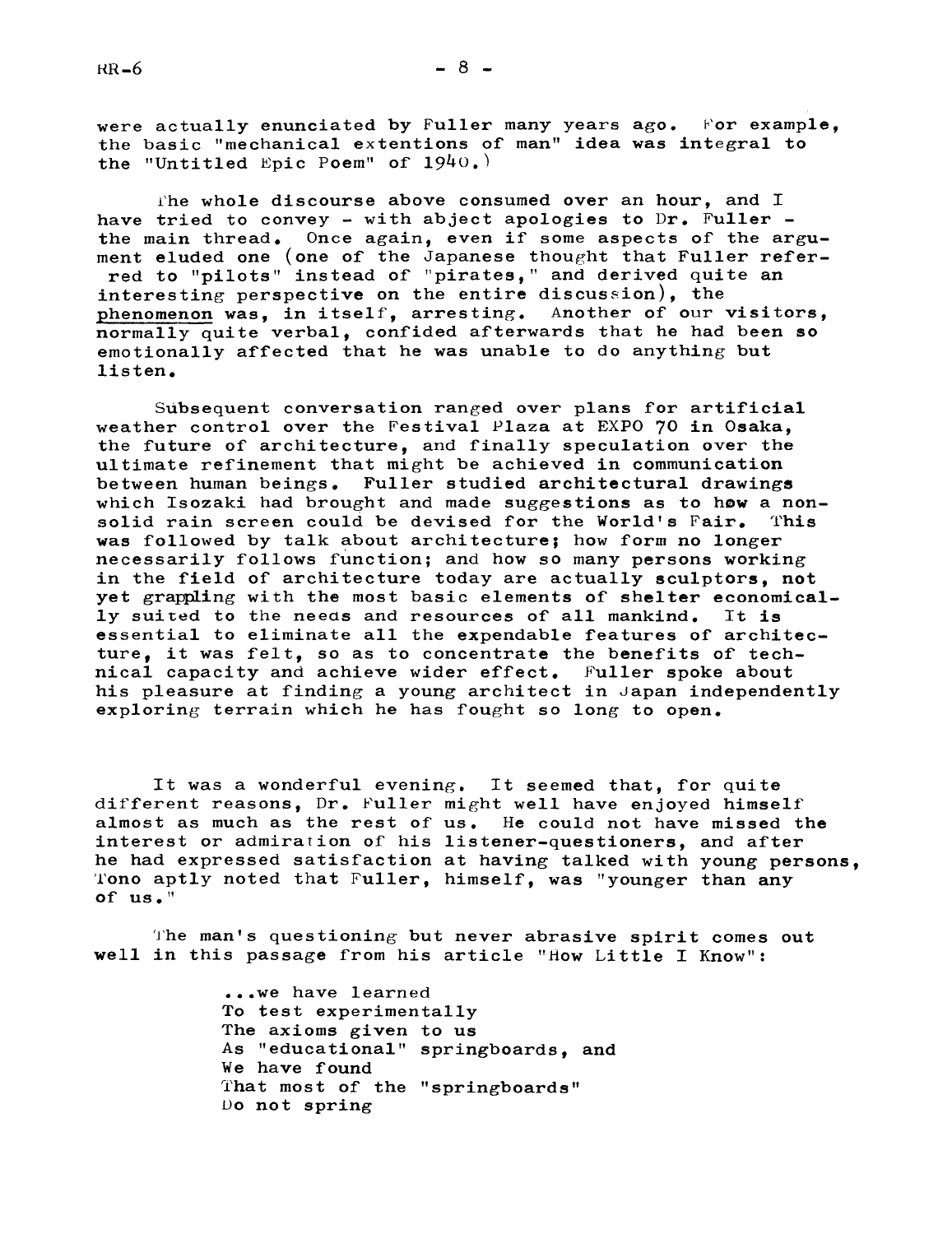Points, holes, Solids, surfaces, Straight lines, planes, "Instantaneous, " "simultaneous, " Things, nouns, "Congruence," "at rest," The words "artificial" and "failure" Are all meaningless.

In person, the coexistence of his intelligence and humaneness is emotionally moving and intellectually exciting.

Few men are capable of both predicting and implementing. In his 72 years, Fuller has not only seen and foreseen, through what he likes to call "anticipatory design," the concerns of men, but has, through the famous Geodesic Domes and numerous other patented developments, realized actual, practical solutions to them. He is an optimist, certainly, but one who has been able to demonstrate the practical nature of his attitude. If we see the "forward functioning outward" in him, he sees it elsewhere

> ..common not only to men but to all organic life at first remove from life itself, is the simple protoplasmic cell, master of photosynthesis by which star energy is physically translated directly or indirectly through storage devices into the mechanics integral and extended which comprise and differentiate each and every species and each never identical individual mechanism of life's expression of intense interest in its limitless potential.

Bibliography:

"No More Secondhand God," Southern Ill. Univ. Press, 1963 "Education Automation," Southern Ill. Univ. Press, 1962 "Untitled Epic Poem on the History of Industrialization," Jonathan Williams, Highlands, 1962 "How Little I Know," Saturday Review, Nov. 12, 1966 (also